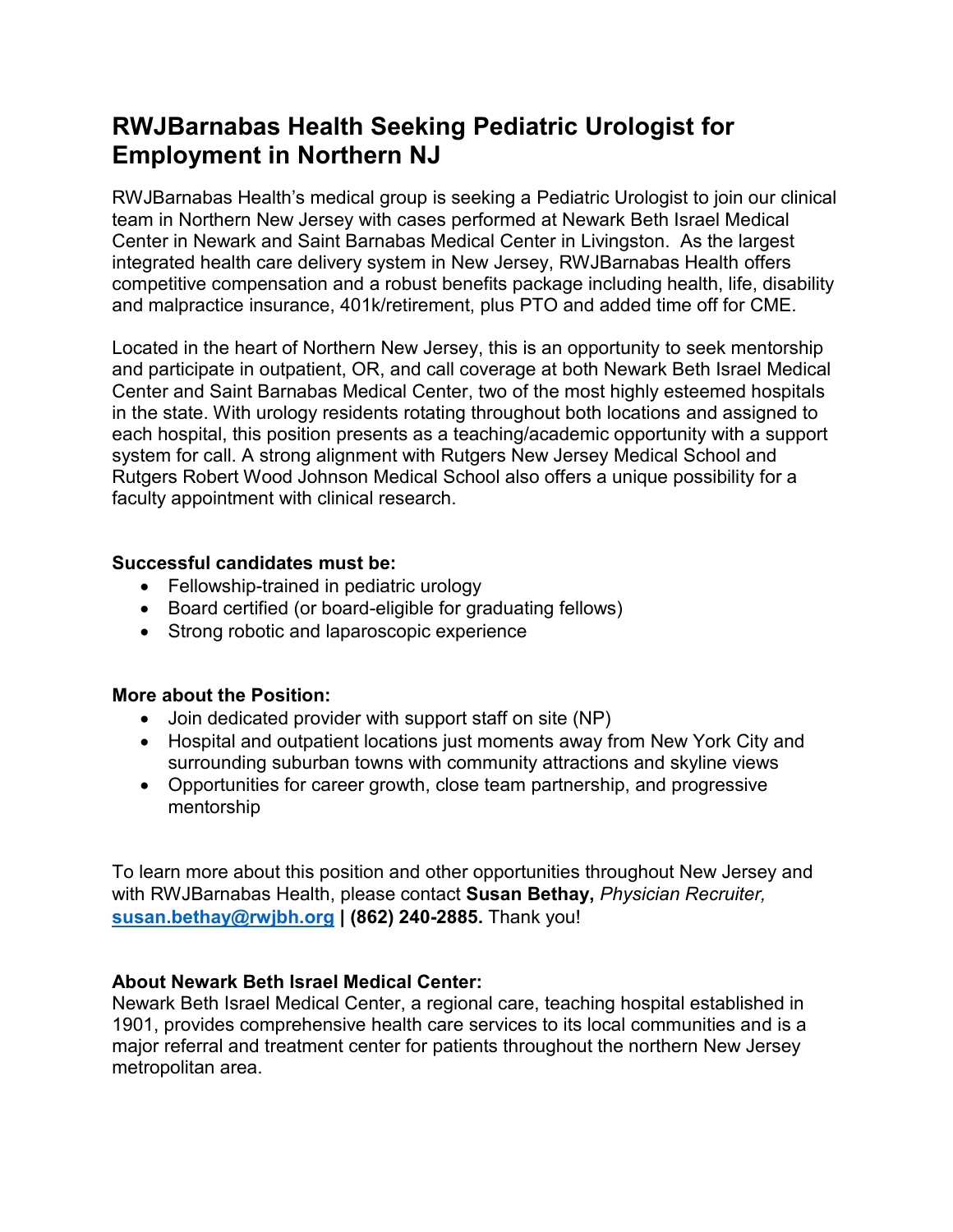With more than 800 physicians, 3,200 employees and 150 volunteers, the Medical Center has over 300,000 outpatient visits and 25,000 admissions annually. It is one of two hospitals in New Jersey where heart transplants are performed and the only hospital in New Jersey certified to perform lung transplants.

#### **About the Children's Hospital of New Jersey, Newark Beth Israel Medical Center:**

As a premier healthcare provider for children throughout New Jersey, Children's Hospital of New Jersey at Newark Beth Israel Medical Center (CHoNJ) offers specialized treatment for pediatric patients who are either injured or have ailing health. Preventative programs are also offered to help patients achieve and maintain good health.

Whether you have a newborn child or an adolescent, the CHoNJ opens their doors to children of all ages. The hospital is an affiliate of RWJBarnabas Health, New Jersey's largest integrated delivery system in health care.

Our hospital serves pediatric patients exclusively. We understand that children have unique needs when it comes to medical care, requiring more than just clinical intervention. Our patients receive treatment in a calming and compassionate atmosphere in nearly 30 pediatric subspecialties including a full-service Children's Heart Center pediatric cardiac surgery program.

Experienced surgical and medical specialists include a Pediatric Intensive Care Unit, a Pediatric Emergency Department, and the only Neonatal Intensive Care Unit in New Jersey with an ECMO unit to assist infants in severe respiratory distress. Children's Hospital also offers a Valerie Fund Children's Center for Cancer and Blood Disorders and a specialized pediatric anesthesia and sedation program for children undergoing surgical procedures.

CHoNJ preventive programs that promote health and wellness in our community include the Beth Greenhouse with access to fresh, nutritious produce, the award winning KidsFit pediatric weight management and wellness program. In conjunction with the Reverend Dr. Ronald B. Christian Community Health and Wellness Center, an intergenerational "neighborhood hub and learning lab, " classes are offered that teach the importance of good nutrition.

#### **About Saint Barnabas Medical Center:**

For more than 150 years, Saint Barnabas Medical Center, New Jersey's oldest and nonprofit, nonsectarian hospital, has worked to exceed our community's highest expectations for compassionate care, healthcare excellence and superior service. The institution traditionally treats nearly 33,000 inpatients and approximately 100,000 Emergency Department patients each year. The Medical Center and the Ambulatory Care Center provide treatment and services for 349,000 outpatient visits annually.

Saint Barnabas Medical Center has long been recognized as a leader in providing the highest level of patient care-delivering more than 5,800 babies annually, caring for more